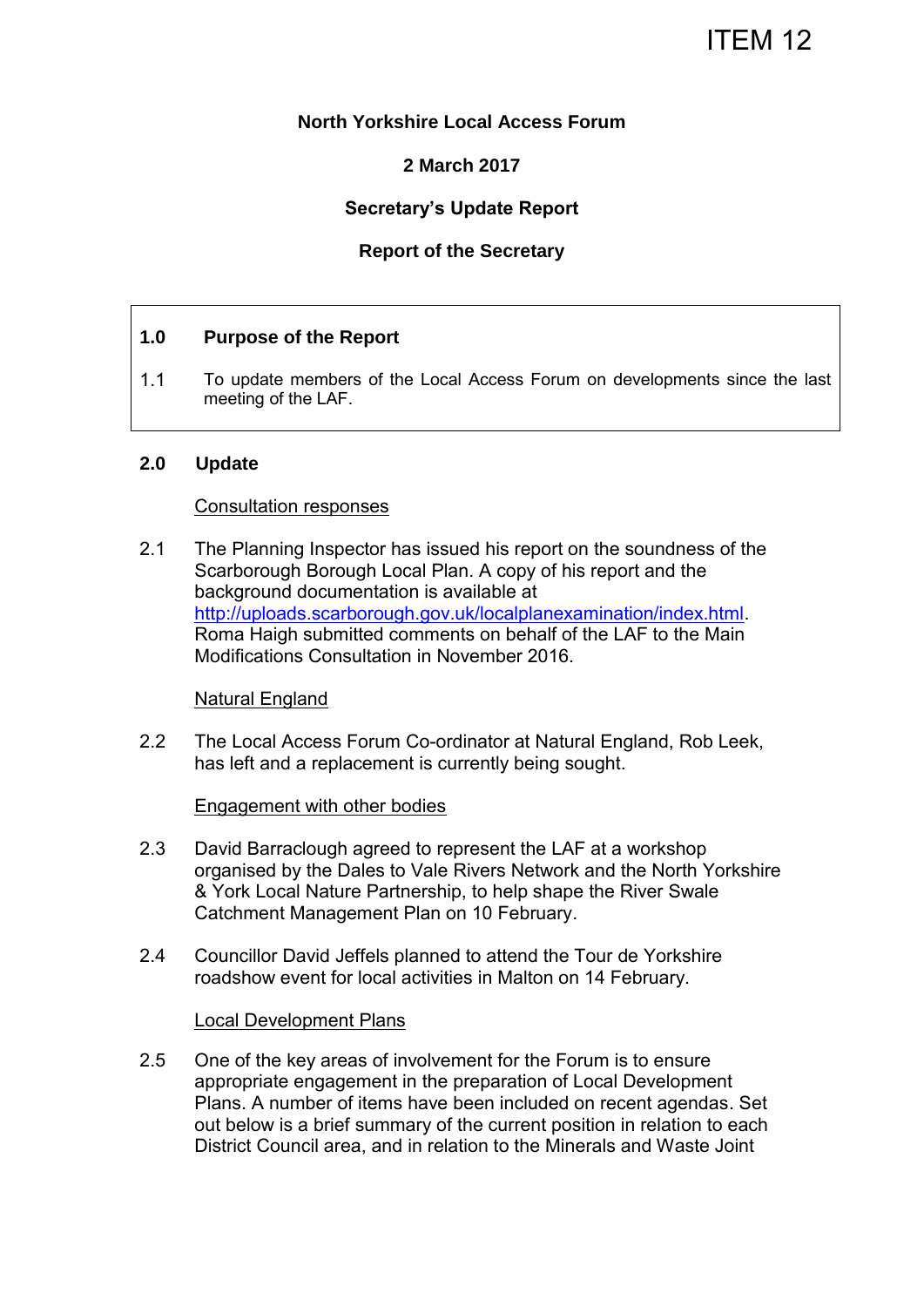Plan. This information is taken from the websites of the relevant authorities and correspondence received.

| <b>Authority</b>                        | <b>Status</b>                                                                                                                                                                                                                                      |  |
|-----------------------------------------|----------------------------------------------------------------------------------------------------------------------------------------------------------------------------------------------------------------------------------------------------|--|
| Craven                                  | A revised local plan timetable (LDS) was<br>considered in January 2017. The pre-publication<br>draft plan is expected to be published for                                                                                                          |  |
|                                         | consultation during March/April 2017                                                                                                                                                                                                               |  |
| Hambleton                               | Hambleton District Council expects to consult on<br>the Draft Local Plan in autumn 2017. There will<br>be a further consultation on sites in spring 2017.                                                                                          |  |
| Harrogate                               | Consultation on the publication version of the<br>plan is anticipated for July 2017                                                                                                                                                                |  |
| Richmondshire                           | Delivering Development document -<br>Issues/Preferred Approach due June 2017                                                                                                                                                                       |  |
| Ryedale                                 | The next anticipated consultation will be the<br><b>Local Plan Sites Document</b>                                                                                                                                                                  |  |
| Scarborough                             | The independent Planning Inspector published<br>his report on the Scarborough Borough Local<br>Plan on 9 February 2017. The Borough Council<br>will now start the process of adopting the Local<br>Plan over the coming months.                    |  |
| Selby                                   | Consultation on the next stage of 'Plan Selby' -<br>Further consultation: Sites and Policies - is now<br>anticipated in 2017                                                                                                                       |  |
| <b>Minerals and Waste</b><br>Joint Plan | A report is due to go to the County Council's<br>Executive in March seeking authority to consult<br>on an addendum of changes prior to making<br>recommendations to Full Council regarding the<br>submission of the Plan for examination in public |  |

2.6 Where indicative dates are provided, these have been incorporated into the Forum's forward plan as provisional items of business.

## **Restrictions**

2.7 The Forum is consulted on a range of restrictions under the Countryside and Rights of Way Act 2000. No consultations have been notified since the last meeting of the Forum. 1 notification has been received from the Open Access Contact Centre at Natural England confirming restrictions:

| <b>Direction Case</b><br><b>No</b> | <b>Period of Restriction</b> | <b>Land Affected and</b><br>Reason |
|------------------------------------|------------------------------|------------------------------------|
| 2017028318                         | 28 April 2017                | Longside Moor<br>Section 22        |